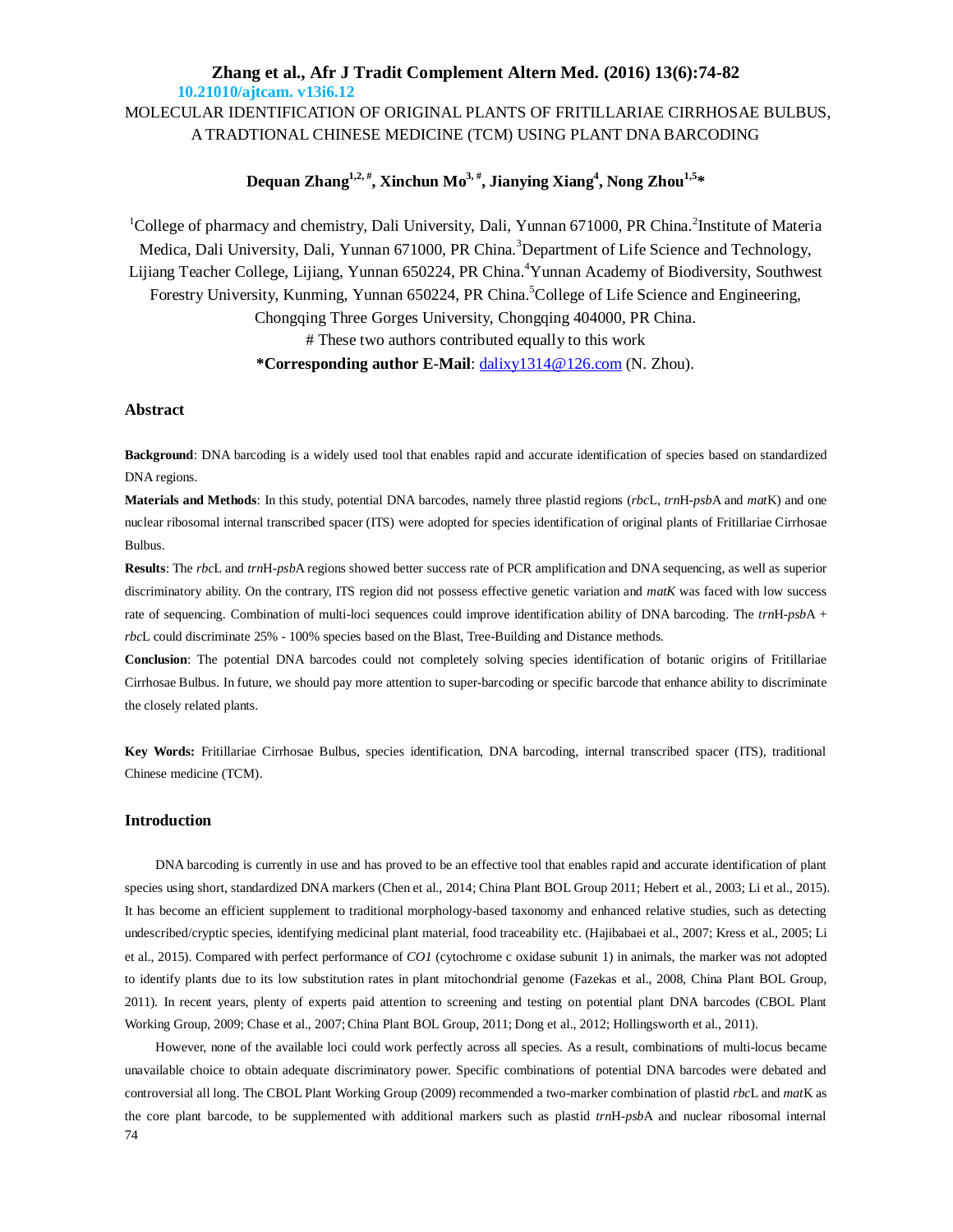### **Zhang et al., Afr J Tradit Complement Altern Med. (2016) 13(6):74-82 10.21010/ajtcam. v13i6.12**

transcribed spacer (ITS). However, universality and discriminatory ability of the core barcodes were extremely limited in many taxa, so other researchers suggested that ITS/ITS2 should be listed as one of the core DNA barcodes based on the analysis of massive data from much more species range (China Plant BOL Group, 2011; Yao et al., 2010). Moreover, super-barcodes using the complete chloroplast genome and specific barcode for closely relative plants were proposed to solve the current predicament of plant DNA barcoding in recent years (Li et al., 2015).

Fritillariae Cirrhosae Bulbus, namely "Chuanbeimu" or "Chuanbei" is an important traditional Chinese medicine that is mainly used to relieve cough and eliminate phlegm. According to the Chinese Pharmacopoeia (2010), original plants of the medicine are composed of five species, namely *Fritillaria cirrhosa* D. Don, *F. przewalskii* Maxim., *F. unibracteata* Hsiao *et* K.C.Hsia, *F. delavayi*  Franch. and *F. taipaiensis* P. Y. Li. In morphology, *F. delavayi* is obviously different from other species; whereas, other four species are similar and share a series of morphological characters (Chen, 2000). Due to difference on botanical origins and producing areas, Fritillariae Cirrhosae Bulbus is divided into different types which have different efficacy and prices. "Songbei" is the most famous kind of "Chuanbeimu" which is mainly produced in Songpan county and adjacent areas in Sichuan province. It is dry bulbs of *F. unibracteata* (Liu et al., 2008).

However, "Songbei" and its botanical origin are not easy to be distinguished from other types using traditional methods. So it is necessary to develop rapid and accurate identification on Fritillariae Cirrhosae Bulbus and their original plants. Until now, many researchers carried out massive studies on molecular identification of original plants of Fritillariae Cirrhosae Bulbus and relative species (Li et al., 2003; Li et al., 2009; Luo et al., 2012; Wang et al., 2005). However, these studies did not adopt the potential DNA barcodes to identify original plants of Fritillariae Cirrhosae Bulbus.

In this study, we use potential DNA barcodes to identify the confused botanic origins of Fritillariae Cirrhosae Bulbus and explore possibility of molecular identification based on plant DNA barcoding.

#### **Material and methods**

#### **Material sampling**

In this study, 21 individuals belonging to 4 botanic origins of Fritillariae Cirrhosae Bulbus were adopted (Table 1). Fresh and clear leaves of 3 to 6 individuals for each species were sampled from wild habitats and then dried by silica gel as soon. In order to avoid sampling individuals from the same maternal, geographical distance among individuals was kept above 20m basically. All voucher specimens were identified by author and deposited in the Herbarium of Medicinal Plants and Crude Drugs of the College of Pharmacy and Chemistry, Dali University (Table 1).



**Figure 1:** Original plants of Fritillariae Cirrhosae Bulbus in the present study.

(A) *Fritillaria przewalskii* Maxim., (B) *F. unibracteata* Hsiao et K.C.Hsia, (C) *F. taipaiensis* P. Y. Li, (D) and (E) *F. cirrhosa* D. Don, (F) *F. delavayi* Franch.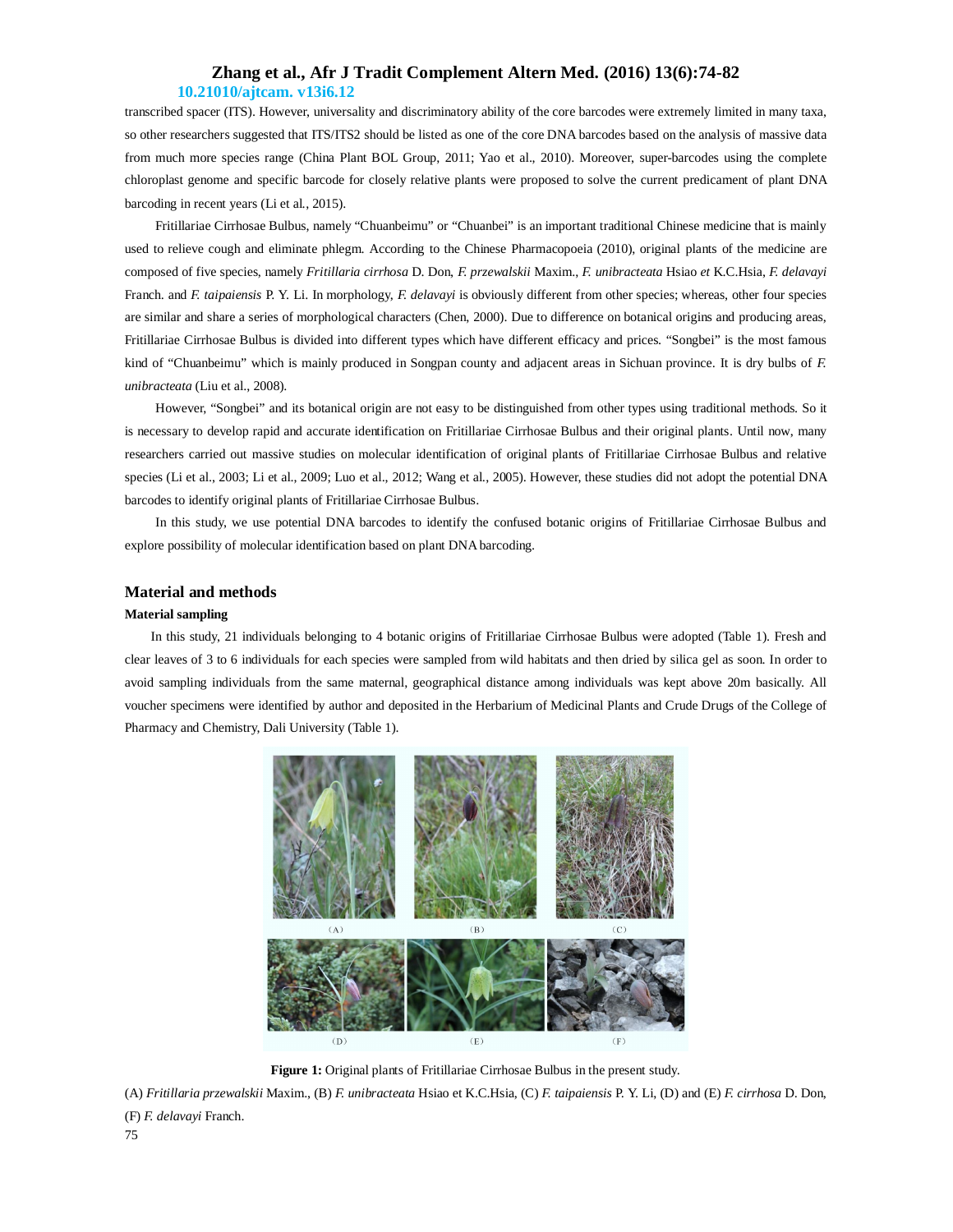## **10.21010/ajtcam. v13i6.12**

| <b>Table 1:</b> Collecting information of all samples in this study. |  |
|----------------------------------------------------------------------|--|
|----------------------------------------------------------------------|--|

| Species                                           | Locality                   | Latitude/Longitude | Altitude (m) | Voucher specimen | DNA Accessions   |
|---------------------------------------------------|----------------------------|--------------------|--------------|------------------|------------------|
| Fritillaria przewalskii Maxim.                    | Ganzi, Sichuan, China      | N31°33'/ E100°01'  | 3682         | ZDO130018        | <b>BM10-BM12</b> |
| Fritillaria przewalskii Maxim.                    | Luhuo, Sichuan, China      | N31°46'/ E100°46'  | 4047         | ZDO130029        | BM13-BM15        |
| <i>Fritillaria unibracteata</i> Hsiao et K.C.Hsia | Hongyuan, Sichuan, China   | N32°11'/ E102°31'  | 3621         | ZDO130030        | <b>BM16-BM18</b> |
| <i>Fritillaria unibracteata</i> Hsiao et K.C.Hsia | Songpan, Sichuan, China    | N32°53'/ E103°30'  | 3199         | ZDO130032        | BM19-BM21        |
| <i>Fritillaria cirrhosa</i> D. Don                | Xiangcheng, Sichuan, China | N29°06'/ E99°39'   | 3425         | ZDO130040        | BM22-BM24        |
| <i>Fritillaria cirrhosa</i> D. Don                | Xianggelila, Yunnan, China | N28°07'/ E99°51'   | 4258         | ZDO130053        | BM25-BM27        |
| Fritillaria taipaiensis P.Y. Li                   | Wuxi, Chongqing, China     | N31°38'/ E108°50'  | 2274         | <b>ZDOZNTB</b>   | <b>BM28-BM30</b> |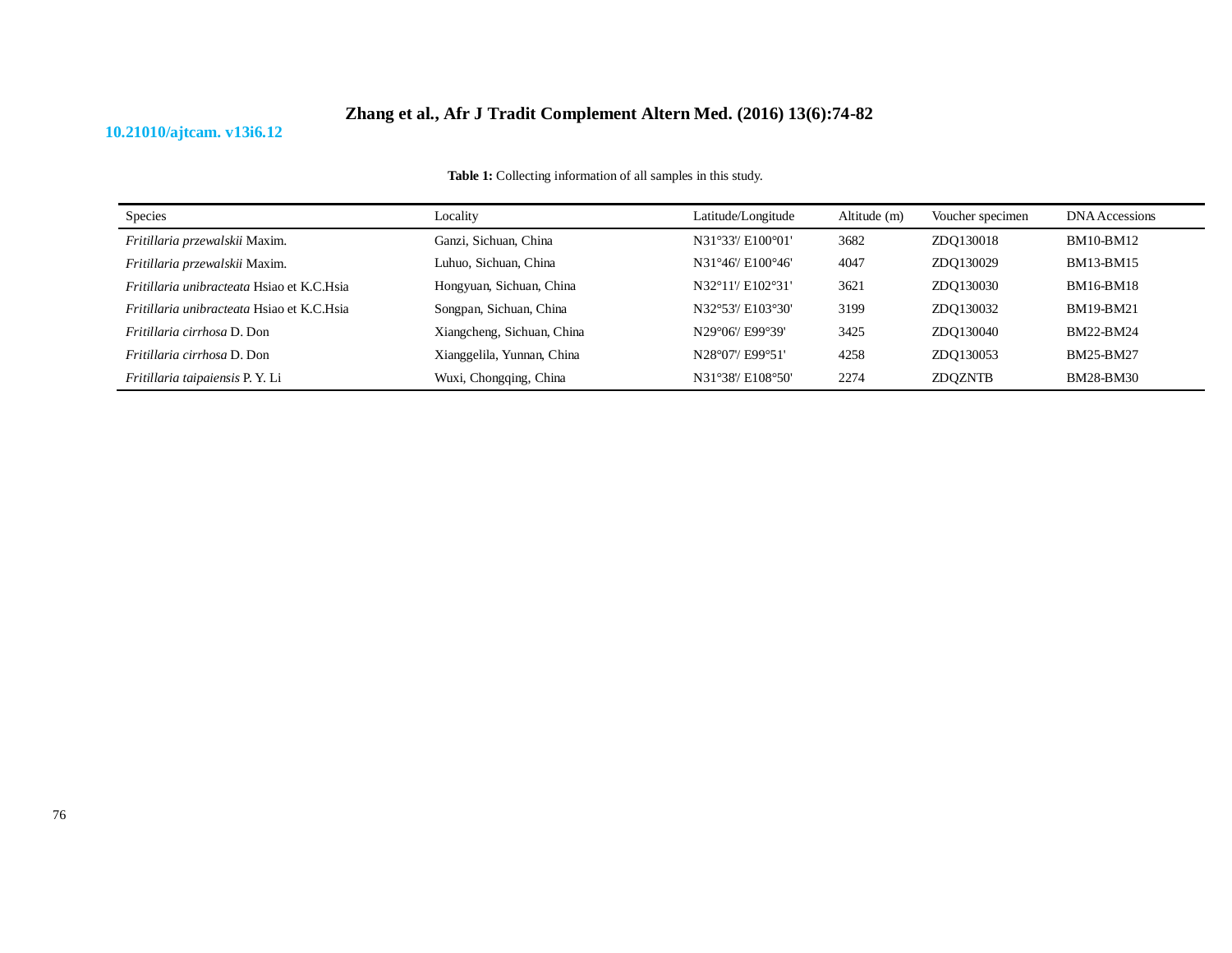**10.21010/ajtcam. v13i6.12**

### **DNA extraction, amplification and sequencing**

Total DNA was extracted from dried leaves using modified CTAB method (Doyle, 1987). Primers of DNA barcodes and reaction system were performed according to technique requirement of the China Plant BOL Group (2011). Bidirectional DNA sequencing was conducted on the ABI 3730 DNA Sequencer (Applied Biosystems, Foster City, CA, USA). Sequences that only met quality requirement of DNA barcodes were adopted in final analysis.

#### **DNA barcode analysis**

DNA sequences were assembled using the program SeqMan Pro (DNASTAR, Lasergene) and then aligned by MEGA 5.0 (Tamura et al., 2011). The alignments were adjusted manually in BioEdit version 7.1.3.0 (Hall, 1999). Gaps were treated using Simple Indel Coding (SIC) method. Three different methods (Distance, Blast and Tree-Building) were adopted to assess the ability of species identification for single-locus and their combinations (China Plant BOL Group, 2011). Due to low success rate of DNA sequencing, *matK* region was not used for final analysis. P-distances intra - and inter-species for all barcodes and combinations were calculated using MEGA 5.0.

For the Blast method, all sequences of the three markers and their combinations were used as query sequences, and BioEdit 7.2.5 was used to query the reference database with each sample in turn to establish whether the closest hit was the conspecific species (Hall, 1999). Moreover, Neighbor-Joining (NJ) trees were constructed using MEGA 5.0 with the recommended settings. Judged standards of successful species identification were identical to relative requirements of the China Plant BOL Group (2011). Moreover, all DNA sequences have been submitted to the GenBank database with the following accession numbers (The numbers will be added in the later).

#### **Results**

#### **PCR and sequencing success**

Primers for the four DNA regions were universally applicable to the studied individuals. All samples could be successfully PCR amplified for the DNA barcodes. The success rate of bidirectional sequencing was 100% for all markers except *matK* (62%) in the present study.

#### **Alignment and variability**

Length of the aligned ITS sequences was 614 bp which had 4 variable sites. The aligned *trn*H*-psb*A matrix was 372 bp long with 2 variable sites. For the *rbc*L matrix, the aligned sequences are 731 bp long with 2 variable sites. Due to low generality of DNA sequencing (62%), *mat*K was not adopted for final analysis of species identification.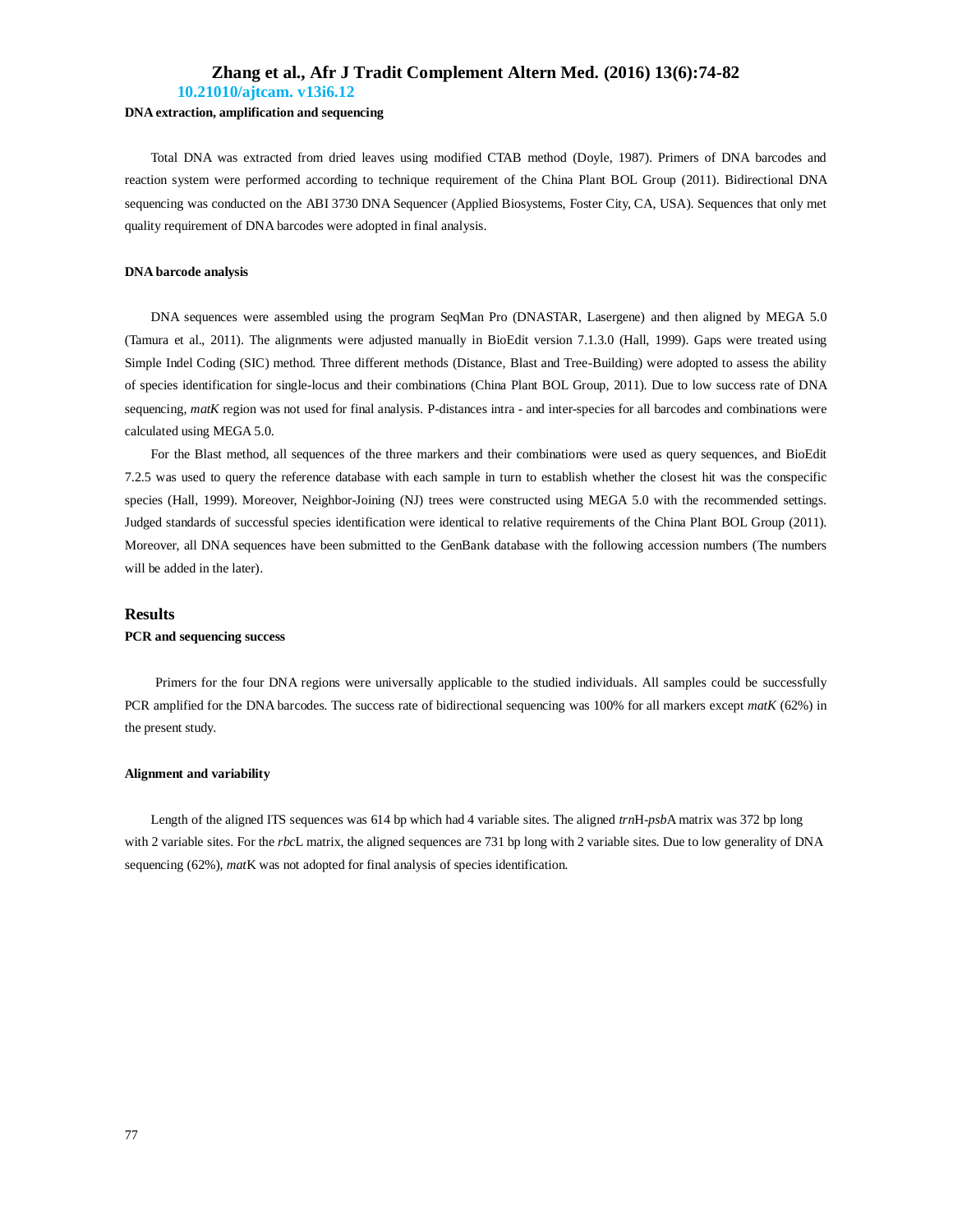## **10.21010/ajtcam. v13i6.12**

| DNA regions                          | <b>ITS</b> | $trnH-psbA$               | matK | $rbc$ L                   |
|--------------------------------------|------------|---------------------------|------|---------------------------|
| Universal primer                     | Yes        | Yes                       | Yes  | Yes                       |
| PCR success (%)                      | 100%       | 100%                      | 100% | 100%                      |
| Sequencing success (%)               | 100%       | 100%                      | 62%  | 100%                      |
| Aligned sequence length (bp)         | 614        | 372                       |      | 731                       |
| Indel number (length in bp)          | $\theta$   | $\Omega$                  |      | $\theta$                  |
| No. informative sites/variable sites | 3/4        | $\sim$                    |      | 2/2                       |
| No. samples (individuals)            | 21         | 21                        |      | 21                        |
| Mean inter-specific distance (range) | 0.0000     | $0.0024(0.0000 - 0.0040)$ |      | $0.0010(0.0000 - 0.0021)$ |
| Mean intra-specific distance (range) | 0.0000     | $0.0006(0.0000 - 0.0016)$ |      | $0.0002(0.0000 - 0.0008)$ |

**Table 2:** Properties of the four potential DNA barcodes evaluated in this study.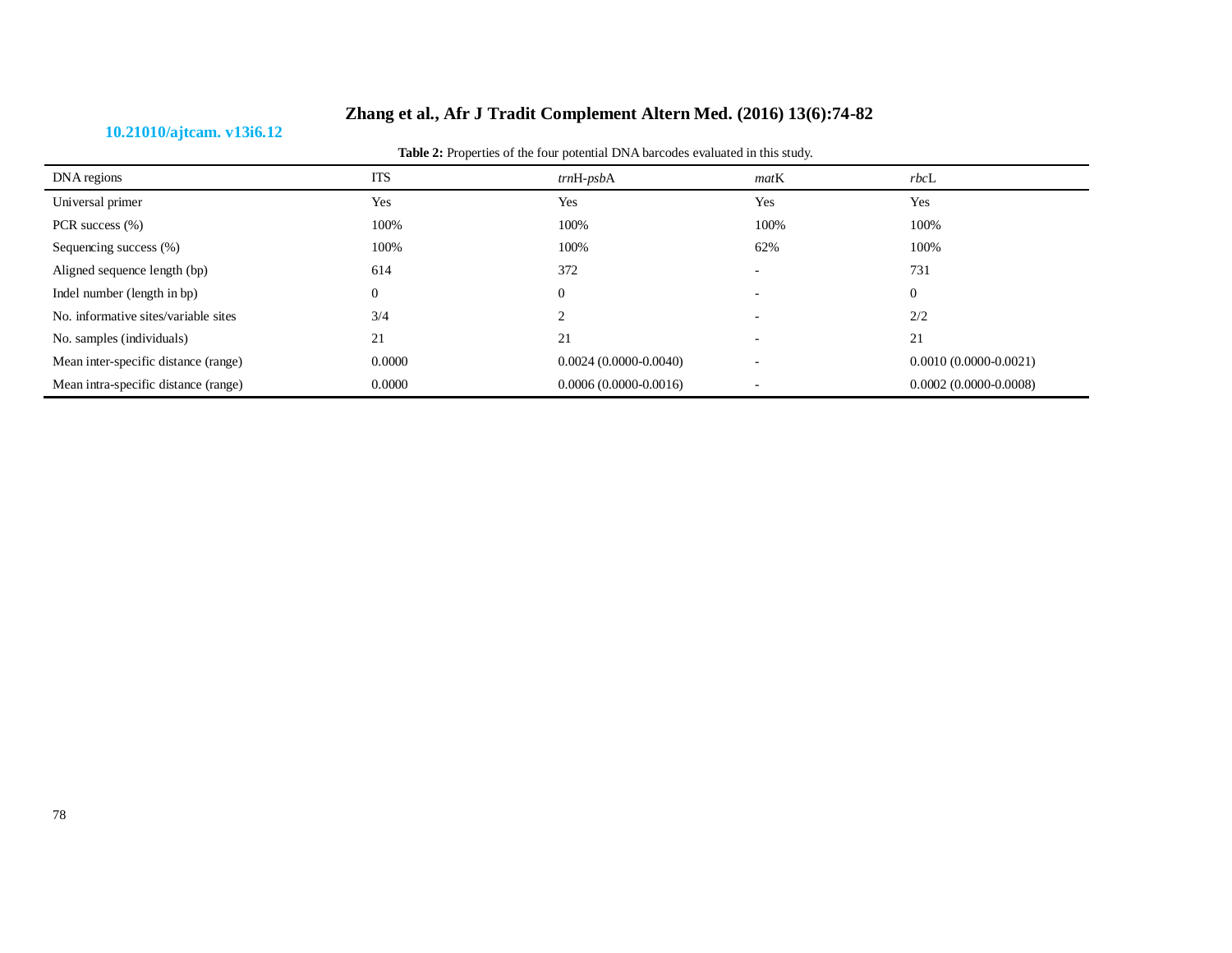## **Zhang et al., Afr J Tradit Complement Altern Med. (2016) 13(6):74-82 10.21010/ajtcam. v13i6.12**



**Figure 2:** Species identification each DNA barcode and their combinations based on Distance method, Blast method and Tree-Building method.

#### **Species identification**

To assess discriminatory ability of the DNA barcodes, three methods (Distance, Blast and Tree-Building) were performed in this study (Table 2 & Figure 2). In these methods, Tree-Building method showed the lowest success rate, especially using single DNA barcode. On the contrary, Distance method possessed relatively superior identified ability. For combination of *trn*H-*psb*A and *rbc*L regions, all species could be discriminated successfully by Distance method. Finally, Blast method showed relatively stable success rate for different region combinations.

For single DNA barcode, *rbc*L was probably the best barcode with stable success rate (25%) using Distance and the Blast method. However, ITS region could not discriminate any species though it had 4 variable sites in this study. For combinations of 2-barcodes and 3-barcodes, *trn*H-*psb*A + *rbc*L was the most powerful to identify these *Fritillaria* L. species. In the combination, 25%-100% species could be identified successfully based the three methods. ITS region did not improve discriminatory ability of *trn*H-*psb*A + *rbc*L, so 3-barcodes was not the best choice for identification of botanic origins of Fritillariae Cirrhosae Bulbus.





**Figure 3:** Neighbor-Joining (NJ) tree of the studied species based on combination of *trn*H-*psb*A + *rbc*L. Bootstrap value (>50%) were shown above the relevant branches.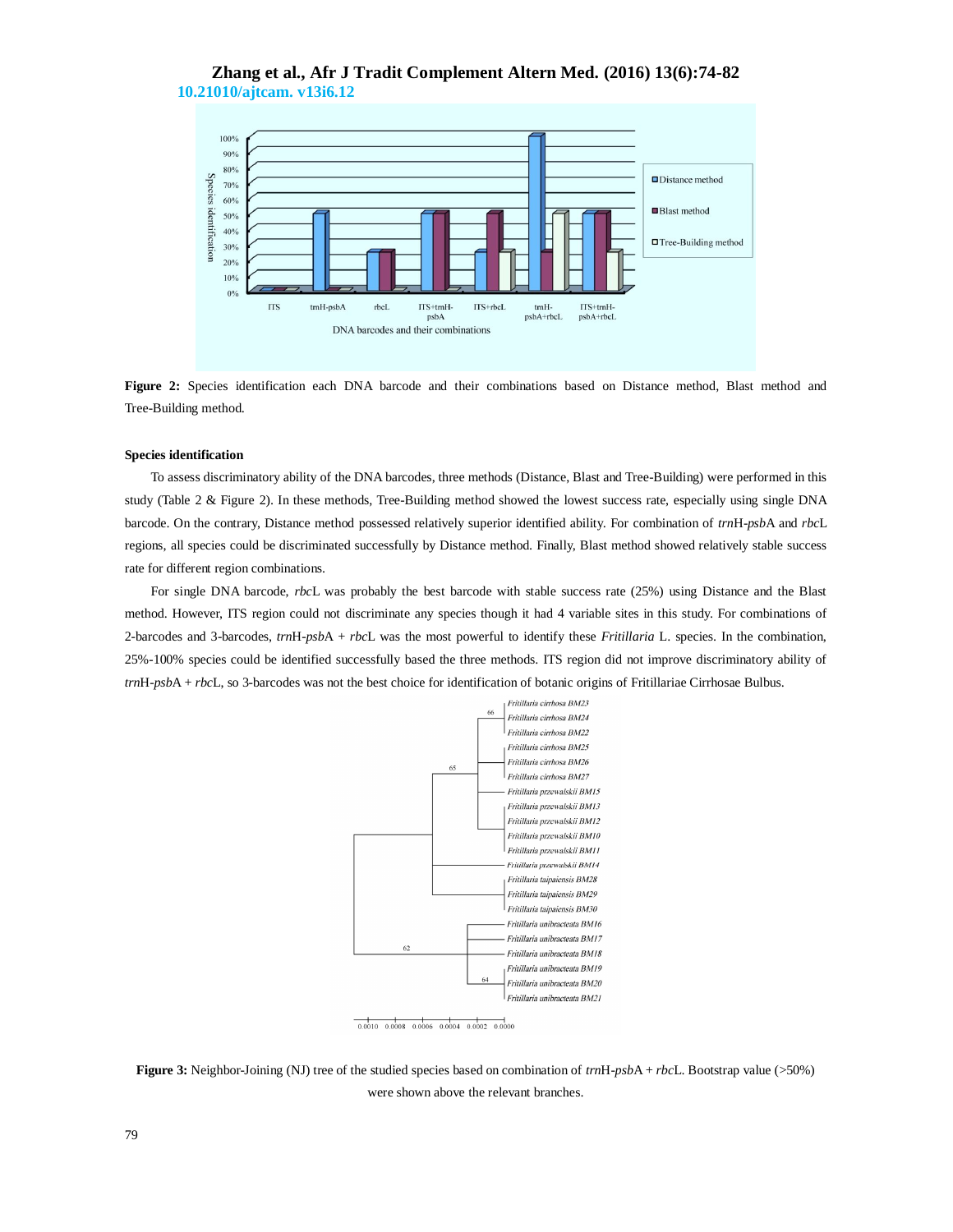**10.21010/ajtcam. v13i6.12**

## **Discussion**

As a famous traditional Chinese medicine, Fritillariae Cirrhosae Bulbus or "Chuanbeimu" attracts a lot of attention and it has been studied from many areas, including physiology, resources, molecular identification, chemical compositions and pharmacology etc. (Konchar et al. 2011; Li et al., 2003; Li et al., 2012; Liu et al., 2008; Luo et al., 2012; Zhang et al., 2010). The medicine includes multiple botanic origins belonging to *Fritillaria* L. These species are easily confused due to their similarity and complex variation in morphology (Fig.1). Meanwhile, Fritillariae Cirrhosae Bulbus, coming from different species and producing areas, are obviously different in efficacy (Yan, 2009). But it is not easy to distinguish them from each other based on morphology. As a result, difficulty of identify various Fritillariae Cirrhosae Bulbus and their original plants becomes current question waiting to be solved urgently. It is necessary to develop a quick and accurate method for identifying them.

DNA barcoding, an approach to identify species based on sequences from a short, standardized DNA region, opens up a unique avenue for the identification of organisms (China Plant BOL Group, 2011). For traditional Chinese medicines, ITS2 region is regarded as core barcodes, to be supplemented with additional markers *trn*H-*psb*A considering to probably DNA damage (Chen et al., 2010; Chen et al., 2014; Yao et al., 2010). There were a lot of studies on species identification to these medicines using DNA barcodes (Chen, 2012; Pang et al., 2013; Sun and Chen, 2013; Zhang et al., 2014). However, ITS2 marker is too short to provide enough variation so the barcode might be powerless to identify medicines with complex botanic origins. Luo et al. (2012) identified original plants of Fritillariae Cirrhosae Bulbus and its adulterants using ITS2 region. The results showed that the barcode could distinguish original species of the genuine from that of the adulterants but it did not discriminate these original plants of Fritillariae Cirrhosae Bulbus. Meanwhile, other researchers also identified certified products of "Chuanbeimu" from adulterants and spurious breeds using different molecular methods (Li et al., 2003; Li et al, 2009; Su et al., 2014). However, these molecular tools could not efficiently identify botanic origins of Fritillariae Cirrhosae Bulbus.

In the present study, the ability of potential DNA barcodes was still limited to discriminate the original plants, especially single marker (Fig.2). In most of plant taxa, ITS and ITS2 showed strong ability of species identification (China Plant BOL Group, 2011; Yao et al., 2010), but it was useless in *Fritillaria* L. species. On the contrary, chloroplast regions were much better in success rate of species identification for original plants of Fritillariae Cirrhosae Bulbus, except *mat*K region. Although *mat*K was proposed as one of the core barcodes, it was not an ideal region in many group due to low success rate of PCR amplifying and DNA sequencing (Zhang et al., 2014). *Rbc*L was useful barcode across most of taxa due to good universality in despite of limited variation (Chase et al., 2007; China Plant BOL Group, 2011). Compared with *rbc*L, *trn*H-*psb*A was probably more effective to identify species. In this study, combination of *trn*H-*psb*A + *rbc*L possessed the best discriminatory ability for original plants of Fritillariae Cirrhosae Bulbus (25%-50% for the three methods). However, these potential DNA barcodes and their combinations could not discriminate all original plants of Fritillariae Cirrhosae Bulbus.

In my opinion, there might be two main reasons on difficulty of identifying these species. On the one hand, SW China is the main center of distribution and diversification of *Fritillaria* L. in China, and the taxa forms a complex group including a series of species with complicated morphological variation, namely complex group of *F. cirrhosa* D. Don (Luo and Chen, 1996; Xiao et al., 2007; Zhang et al., 2010). On the other hand, *Fritillaria* L. species have the largest genome sizes known in diploid plants that vary between 30.15 and 85.38 GB (Kelly et al., 2015; Leitch et al., 2007). The giant genomes in *Fritillaria* might be an important reason for awful species identification of DNA barcodes in this study. The reliable evidence was that identified ability of DNA barcodes was not ideal in most of taxa belonging to Liliaceae in which genome sizes are generally huge (Leitch et al., 2007).

For such a complex but important taxa, super-barcodes using complete chloroplast genome and specific barcodes for *Fritillaria* L. species might be new choices that improve identified ability on closely related plants at the species level (Li et al., 2015).

### **Acknowledgments**

This study was supported by the National Natural Science Foundation of China (Grant no. 31200180) and the General Program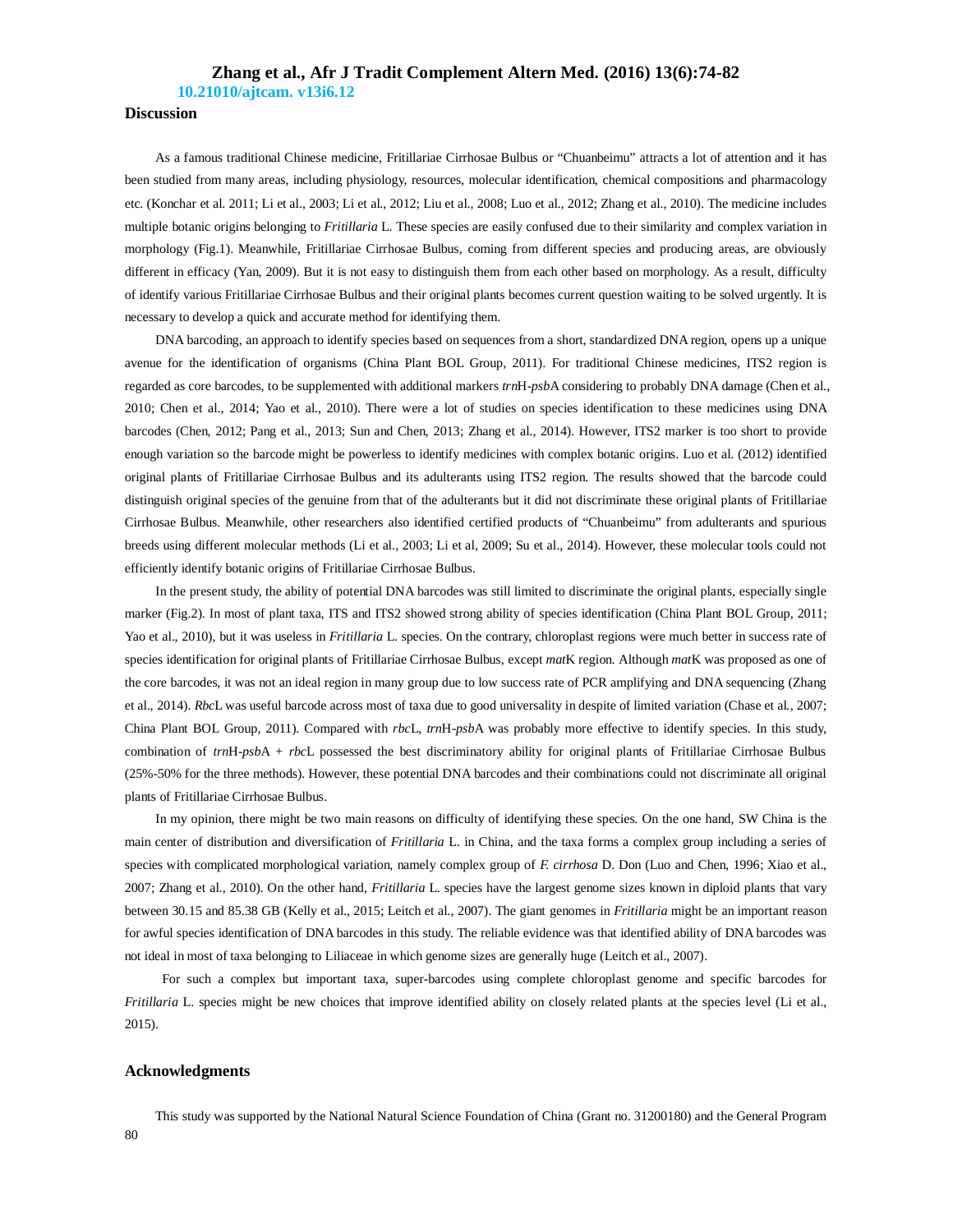## **10.21010/ajtcam. v13i6.12**

of Yunnan Provincial Department of Education (Grant no. 2014Z134).We also thank Junbo Yang and Jing Yang in Kunming Institution of Botany (CAS) for their help in molecular experiments.

## **References**

- 1. CBOL Plant Working Group (2009). A DNA barcode for land plants. PNAS 106: 12794-12797.
- 2. Chase, M.W., Cowan R.S. and Hollingsworth, P.M. (2007). A proposal for a standardised protocol to barcode all land plants. Taxon 56: 295-299.
- 3. Chen, S.C. and Mordak, H.V. (2000). *Fritillaria* L. In: Wu Z.Y. and Raven, P.H.(Eds.). Flora of China, vol. 24. Science Press/ Missouri Botanical Garden Press, Beijing/St. Louis. pp. 127-133.
- 4. Chen, S.L. (2012). DNA barcoding of traditional Chinese medicine: molecular identification. People's Health Publishing House, Beijing.
- 5. Chen, S.L., Pang, X.H., Song, J.Y., Shi, L.C., Yao, H. and Han, J.P. (2014). A renaissance in herbal medicine identification: from morphology to DNA. Biotech. Advan. 32: 1237-1244.
- 6. Chen, S.L., Yao, H., Han, J.P., Liu, C., Song, J.Y. and Shi, L.C. (2010). Validation of the ITS2 region as a novel DNA barcode for identifying medicinal plant species. PLoS ONE 5: e8613.
- 7. China Pllant BOL Group (2011). Comparative analysis of a large dataset indicates that internal transcribed spacer (ITS) should be incorporated into the core barcode for seed plants. PNAS 108: 19641-19646.
- 8. Chinse Pharmacopoeia Committee (2010). Chinese Pharmacopoeia (1<sup>st</sup> part). China Medical Science and Technology Press, Beijing.
- 9. Dong, W.P., Liu, J. Yu, J. Wang L. and S.L. Zhou. (2012). Highly variable chloroplast markers for evaluating plant phylogeny at low taxonomic levels and for DNA barcoding. PloS ONE 7: e35071.
- 10. Doyle, J.J. and Doyle, J.L. (1987). A rapid DNA isolation procedure for small quantities of fresh leaf tissue. Phytochemistry: 11-15.
- 11. Fazekas, A.J., Burgess, K.S., Kesanakurti, P.R., Graham, S.W., Newmaster, S.G. and Husband, B.C. (2008). Multiple multilocus DNA barcodes from the plastid genome discriminate plant species equally well. PLoS ONE 3: e2802.
- 12. Hajibabaei, M., Singer, G.A.C., Hebert P.D.N. and Hickey, D.A. (2007). DNA barcoding: how it complements taxonomy, molecular phylogenetics and population genetics. Trends Genet. 23: 167-172.
- 13. Hall, T.A. (1999). BioEdit: a user-friendly biological sequence alignment editor and analysis program for Windows 95/98/NT. Nucleic Acids Symp. Ser. 41: 95-98.
- 14. Hebert, P.D., Ratnasingham, S. and de Waard, J.R. (2003). Barcoding animal life: cytochrome c oxidase subunit 1 divergences among closely related species. PNAS 270: S96-S99.
- 15. Hollingsworth, P.M., Graham S.W. and Little, D.P. (2011). Choosing and using a plant DNA barcode. PloS ONE 6: e19254.
- 16. Kelly, L.J., Renny□Byfield, S., Pellicer, J., Macas, J., Novák, P. and Neumann, P. (2015). Analysis of the giant genomes of *Fritillaria* (Liliaceae) indicates that a lack of DNA removal characterizes extreme expansions in genome size. New Phytologist. (Online version).
- 17. Konchar, K., Li, X.L., Yang, Y.P. and Emshwiller, E. (2011). Phytochemical variation in *Fritillaria cirrhosa* D. Don ( Chuan Bei Mu ) in relation to plant reproductive stage and timing of harvest. Econ. Bot. 65: 283-294.
- 18. Kress, W.J., Wurdack, K.J. Zimmer, E.A., Weigh, L.A. and Janzen, D.H. (2005). Use of DNA barcodes to identify flowering plants. PNAS 102: 8369-8374.
- 19. Leitch, I.J., Beaulieu, J.M., Cheung, K., Hanson, L., Lysak M.A. and Fay, M.F.. (2007). Punctuated genome size evolution in Liliaceae. J Evol. Biol. 20: 2296-2308.
- 20. Li, K.Q., Wu, W., Zheng, Y.L., Dai, Y., Xiang, L. and Liao, K. (2009). Genetic diversity of *Fritillaria* from Sichuan province based on ISSR. China J. Chin. Mat. Med. 34: 2149-2154.
- 21. Li, X.W., Song, J.Y. Wei, J.H., Hu, Z.G., Xie, C.X. and Luo, G.A. (2012). Natural fostering in *Fritillaria cirrhosa*: integrating

81